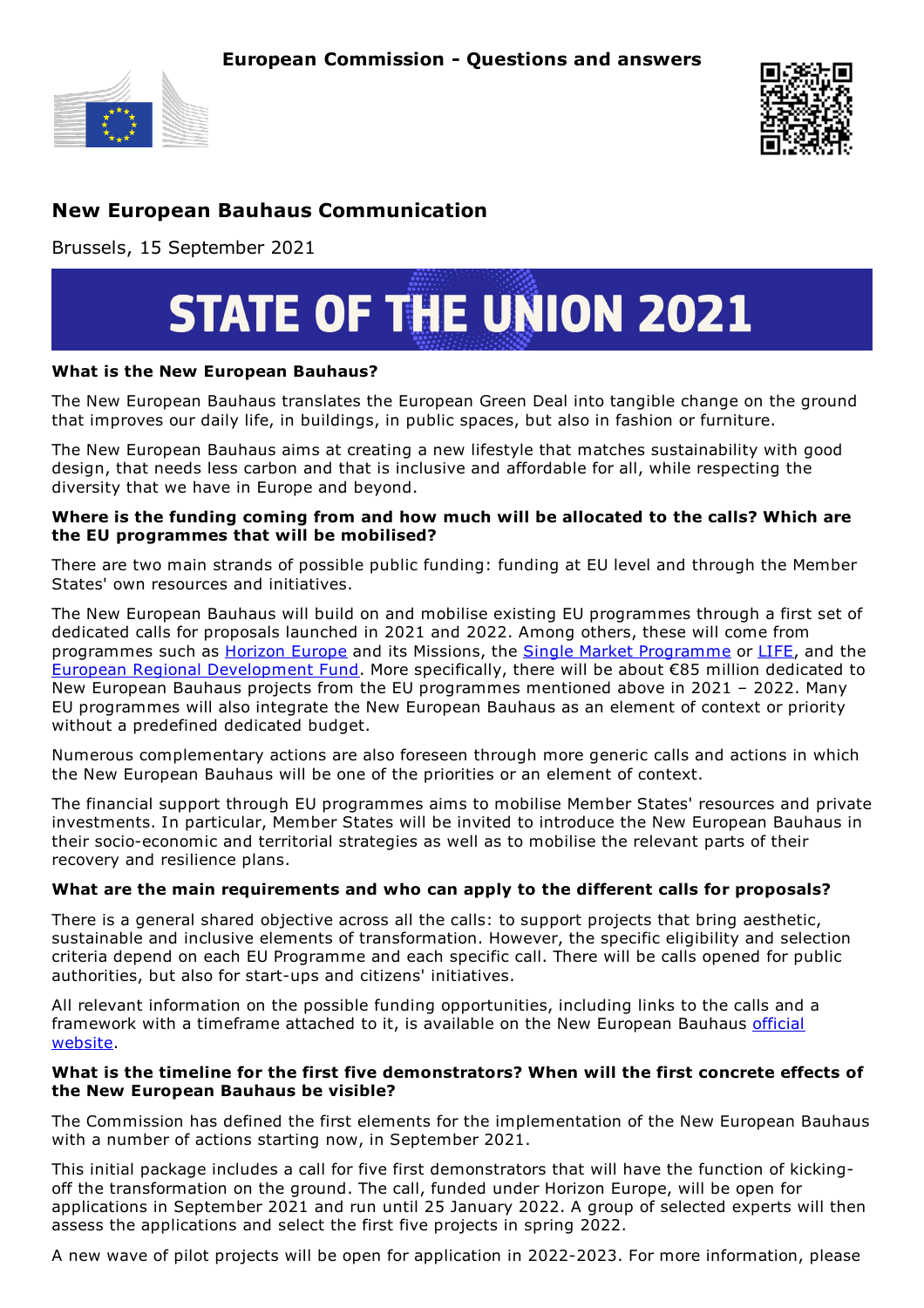## **What will be the role of the Member States in the New European Bauhaus?**

The Member States have a crucial role to play in the success of the implementation on the ground. From the promotion of participatory co-design processes to the ability to support the financing of local transformation projects, the New European Bauhaus will require strong cooperation from Member States.

Beyond Commission-led programmes and funds, the funding of New European Bauhaus-type projects will require strong cooperation with national, regional and local authorities. These authorities can, for instance, mobilise their shared management funds (e.g. from their Recovery and resilience plans, or their operation programs under cohesion policy funding).

Member States will be invited to entrust an entity as a contact point for the New European Bauhaus initiative, to connect and coordinate efforts in their respective country and participate in an EU-wide informal network for exchange of information and experience.

### **How will the New European Bauhaus Lab work?**

The New European Bauhaus Lab will work in a [participatory](https://europa.eu/new-european-bauhaus/about/high-level-roundtable_en) and cross-sector way with the **High Level** Roundtable, the official [partners](https://europa.eu/new-european-bauhaus/partners-0/partners_en), the supported projects, and all those who want and can contribute to the concrete implementation of the initiative - from local/regional/national/international authorities and organisations to industry and civil society. It will co-create, prototype and test the tools, solutions and policy actions that will facilitate the transformation on the ground.

The Lab will work on a number of key topics, including the criteria for a New European Bauhaus label, the shaping of innovative funding mechanisms, the regulatory analysis and experimentation and key performance indicators.

## **What is the upcoming New European Bauhaus Prizes ceremony on 16 September?**

The 2021 prizes give visibility to good practices, examples, and concepts that illustrate the three New European Bauhaus values: **sustainability, aesthetics,** and **inclusion**. These examples must either already be implemented or, if they come from students and young professionals, pave the way to the future.

There are ten prize categories – from 'products and lifestyle', to 'reinvented places to meet and share'. For each of the ten categories, there will also be a specific 'New European Bauhaus Rising Stars' strand, open to under-30s. The idea is to support and encourage the younger generation to continue developing new ideas and exciting concepts.

The winners of each category will receive:

- €30 000 and a communication package for the New European Bauhaus Awards;
- €15 000 and a communication package for the New European Bauhaus Rising Stars.

During the Prize ceremony, the prizes will be awarded by Commissioner for Cohesion and Reforms, Elisa **Ferreira**, and Commissioner for Innovation, Research, Culture, Education and Youth, Mariya **Gabriel**.

### **What are the main outcomes of the co-design phase, and how have the inputs collected contributed to shaping the Communication?**

During the co-design phase, we received over 2000 contributions via the New European Bauhaus website from all over Europe and beyond. People were invited to share challenges, visions, ideas and examples for the project.

The co-design process allowed the Commission to identify four 'thematic axes' for the implementation of the New European Bauhaus:

- a) reconnecting with nature;
- b) regaining the sense of belonging;
- c) prioritising those areas needing it the most and
- d) adopting a long term and full life-cycle thinking.

This phase also inspired the key principles that will structure the ways of working on its implementation: a multi-level, participatory and cross-sector approach.

### **Who are the actors and communities that took part in the co-design phase?**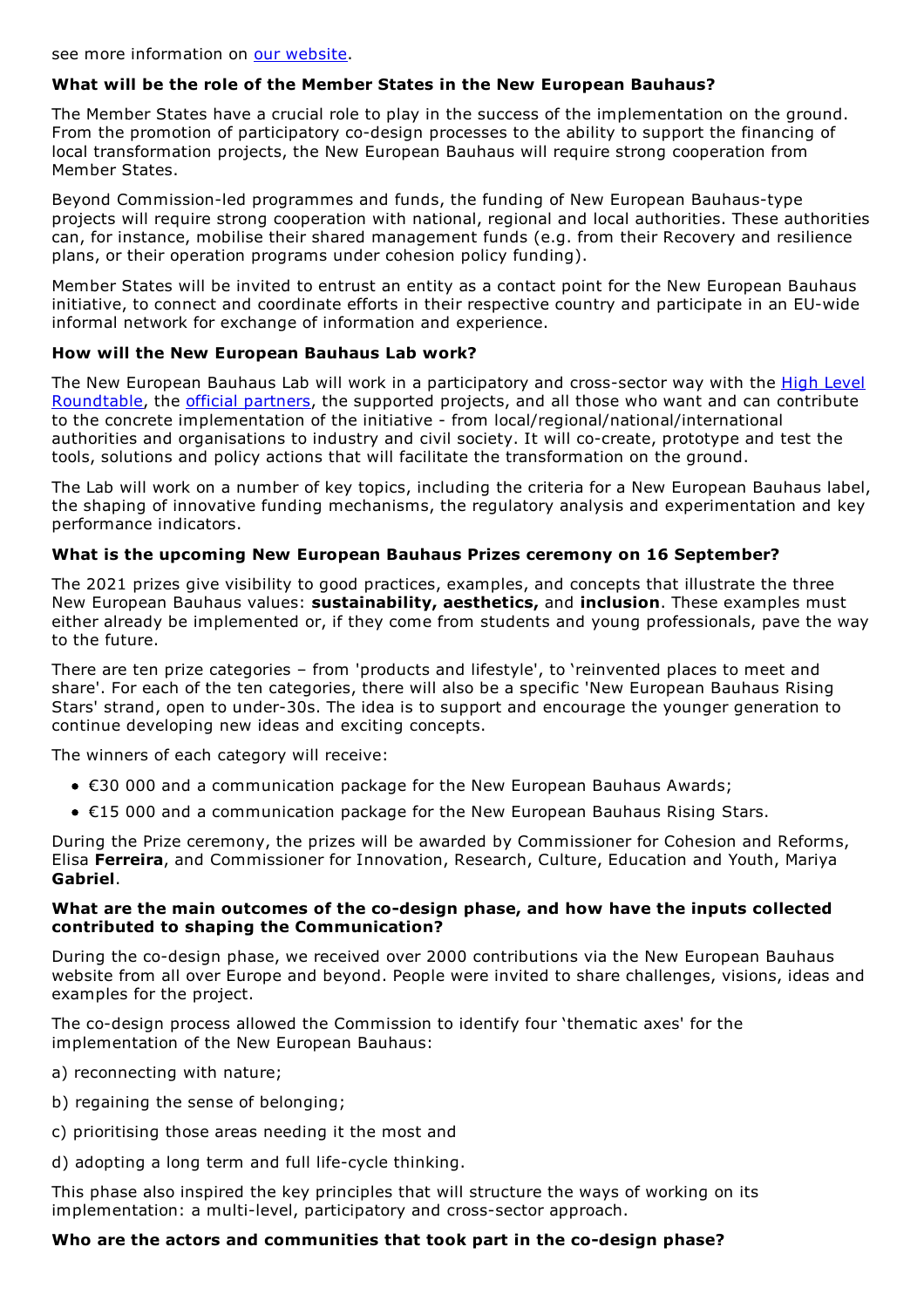Throughout the whole 6-month co-design phase the New European Bauhaus initiative was discussed with a wide variety of audiences ranging from architects to scientists, from social housing organisations to industry, from children and art students to public authorities.

In total, more than 200 multidisciplinary conversations took place, and more than 2000 contributors directly shared their ideas, challenges and visions via the New European Bauhaus website. Furthermore, more than 8500 viewers followed the conference online. In this phase, the support of both the official New European Bauhaus Partners and the Members of the High-Level Roundtable was essential, as they have been working as amplifiers, activating their networks and stimulating new conversations.

For what regards the role of the contributors, the New European Bauhaus attracted naturally a large interest from the building sector (architects and engineers), mainly because of the explicit reference to the architectural world embedded in the name of the project. A series of topical events planned directly with and for specific groups of organizations supported the reach out for unrepresented (or less represented) sectors. This, along with the integration of partners from various fields, has improved the sectoral diversity. For more information, please consult the first annex of the Communication.

## **How can one be part of the New European Bauhaus?**

If someone would like to become actively involved, she/he can look into the growing community of New European Bauhaus official partners and share their ideas with organizations that run activities related to a specific field of interest.

It is also possible to become an official partner, to get involved locally and reach out to grass-roots organisations to produce a New European Bauhaus project proposal around our core pillars of sustainability, aesthetics and inclusion.

The Commission publishes a newsletter updates regularly the official website, including regarding the relevant funding [opportunities.](https://europa.eu/new-european-bauhaus/delivery_en)

# **How does the New European Bauhaus intend to improve its global reach beyond Europe?**

While most of the EU programmes mobilised so far have a major focus on the EU, the exchange of experience and practice has to be global. The call for official partners will remain open. Furthermore, the conversation will widen both across Europe and beyond, in particular through the yearly New European Bauhaus Festival, which will be organised for the first time by the Commission in spring 2022.

The Commission counts on the assistance of the High Level [Roundtable](https://europa.eu/new-european-bauhaus/about/high-level-roundtable_en), the official partners and all interested parties to raise awareness and promote the debate beyond the borders of our Member States.

# **What are the main objectives of the New European Bauhaus Festival?**

Creating a sense of community is key to keep momentum around the process of change triggered by the New European Bauhaus.

In order to allow visibility for the change makers, to share and debate progresses and results, and to foster the engagement of citizens, the Commission will convene a 'New European Bauhaus Festival' for the first time in spring 2022.

The Festival will include three components:

- The Forum will trigger policy- and action-oriented debates to help shape the trajectory of the project;
- The Fair will offer a space to showcase projects, prototypes and outputs, as well as methodologies, tools, technologies, products or policy instruments contributing to the New European Bauhaus;
- The Fest will propose a cultural programme for the general public combining physical and virtual exhibitions, performances or talks, exploring and celebrating the core values of the New European Bauhaus.

The first edition of the festival will take place in Brussels and will be organised and financed by the Commission. From 2023 onwards, based on the experience from the first edition, the Commission will envisage a concept for a yearly event that should ideally include places in- and outside the EU.

### **For more information:**

Press [release](https://ec.europa.eu/commission/presscorner/detail/en/ip_21_4626) - New European Bauhaus: €85 million to match sustainability with design